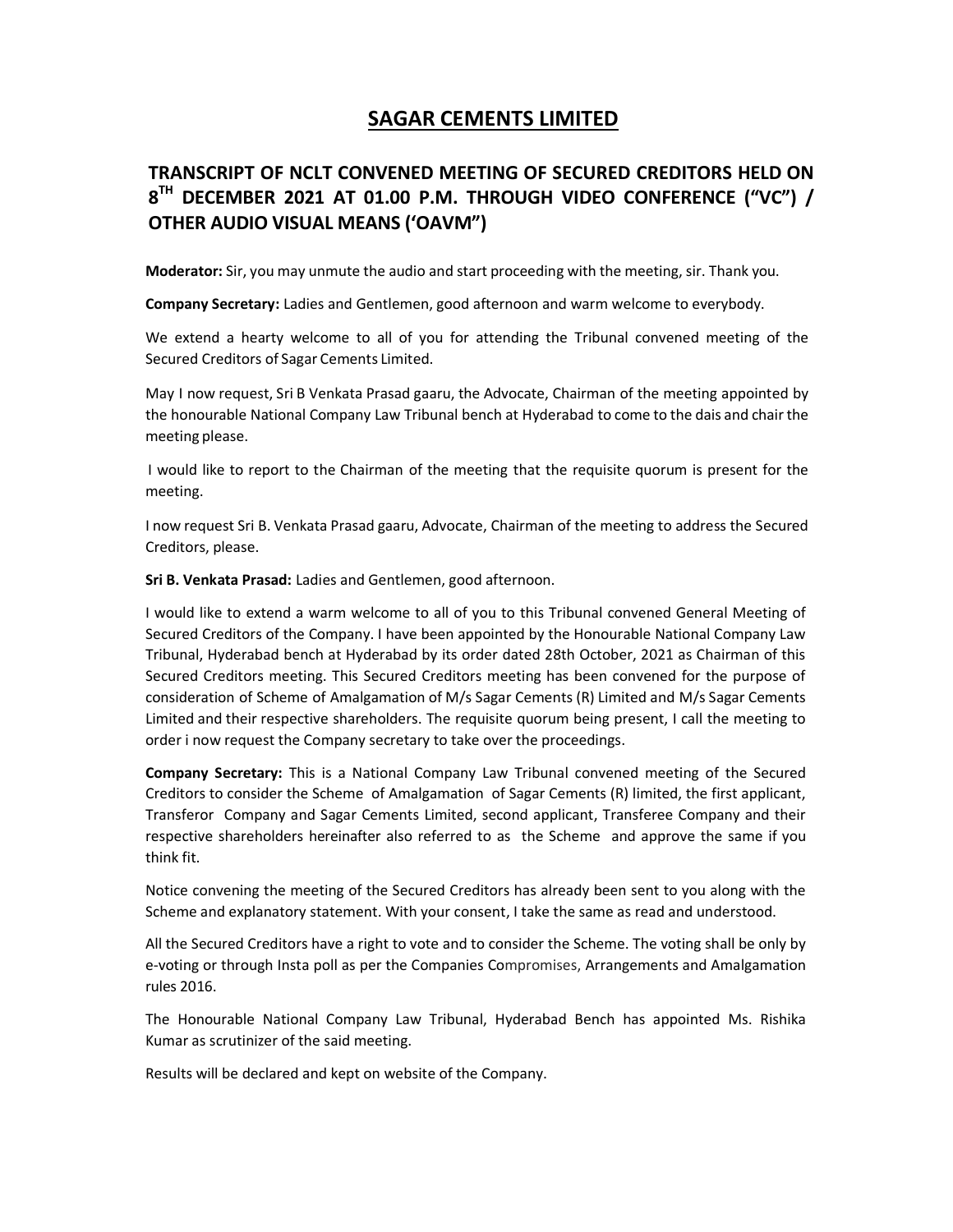I request Secured Creditors of the Company to inform if they would like to have any clarification, information about the proposed Scheme. I request the Secured Creditors to be brief and not to raise any points other than specifically regarding the Scheme.

Draft Resolution to be passed by the Secured Creditors is given in the Notice. I read the said Resolution for information of the Secured Creditors.

Resolved that pursuant to the provisions of Sections 230 to 232 and other applicable provisions of the Companies Act, 2013, the rules, circulars and notifications made thereunder including any statutory modifications or re-enactments thereof, for the time being in force, the Securities and Exchange Board of India Listing Obligations and Disclosure Requirements Regulations, 2015, read with the rules, circulars and notifications made thereunder including any statutory modifications or re- enactments thereof for the time being in force and subject to the provisions of the Memorandum and Articles of Association of the Company and subject to the approval of the honourable jurisdictional National Company Law Tribunal, honourable Tribunal/ NCLT and subject to such other approvals, permissions and sanctions of regulatory and other authorities, as may be necessary and subject to such conditions and modifications as may be deemed appropriate by the parties to the Scheme, at any time and for any reasons whatsoever, or which may otherwise be considered necessary, desirable or as may be prescribed or imposed by the NCLT or by any regulatory or other authorities, while granting such approvals, permissions and sanctions, which may be agreed to by the Board of Directors of the Company hereinafter referred to as the Board , which term shall be deemed to mean and include one or more of the committees constituted or to be constituted by the Board or any other person authorised by it to exercise its powers including the powers conferred by its Resolution . The arrangement embodied in the Scheme of Amalgamation of Sagar Cements (R) Limited, Transferor Company and with Sagar Cements Limited, Transferee Company and their Respective Shareholders, be and is hereby approved.

Resolved further that the Board be and is hereby authorised to do all such acts, deeds, matters and things, as it may, in its absolute discretion deem requisite, desirable, appropriate or necessary, to give effect to the preceding Resolution and effectively implement the arrangement embodied in the Scheme and to accept such modifications, amendments, limitations and/or conditions, if any, at any time and for any reason whatsoever, which may be required and/or imposed by the honourable Tribunal or its Appellate authority/ies, while sanctioning the arrangement embodied in the Scheme or by any other authorities under law, or any as may be required for the purpose of resolving the questions or doubts or difficulties that may arise, while giving effect to the Scheme as the Board may deem fit and proper and delegate all or any of these powers herein conferred to any director/directors and/or officers of the Company, to give effect to this Resolution , if required, as it may in its absolute discretion deem fit, necessary or desirable.

With the permission of the Chairman, I will explain the rationale of the Scheme.

The Board of Directors of the Transferor Companies and Transferee Companies envisages the following benefits pursuant to the Amalgamation of the Transferor Company and with the Transferee Company.

The Merger of the Transferor Company with the Transferee Company would also have the following benefits.

Reduction in the cost of overheads and improvement in professional management

Reduction in multiplicity of legal and regulatory compliances and simplification of group structure.